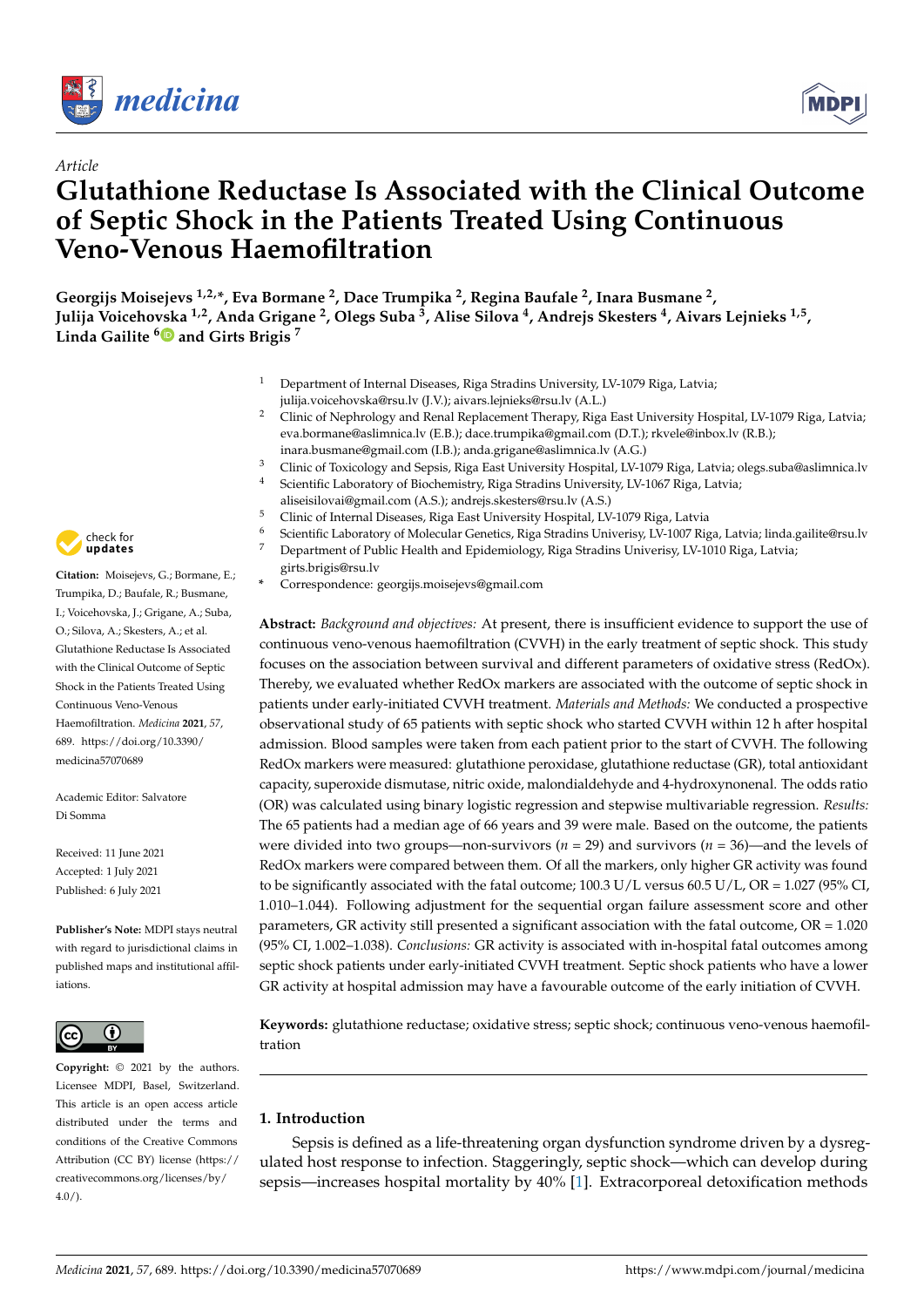such as continuous veno-venous haemofiltration (CVVH) can remove a number of inflammatory mediators and toxic metabolic waste products [\[2,](#page-6-1)[3\]](#page-6-2). Nevertheless, the latest international guidelines for the management of sepsis and septic shock published in 2016 make no supportive recommendation regarding the use of CVVH due to insufficient strong evidence [\[4\]](#page-6-3). Data from seven clinical trials have shown that CVVH treatment reduces short-term and long-term mortality in septic patients [\[5\]](#page-6-4). However, a meta-analysis of only three clinical trials reported no significant differences in survival between septic patients on conservative treatment and those on treatment combined with high-volume haemofiltration [\[6\]](#page-6-5). Currently, none of the extracorporeal detoxification therapy methods is considered to be the most advisable one for septic patients [\[7\]](#page-6-6), but CVVH is the one most frequently used. Due to the heterogeneous nature of sepsis, septic shock patients who could benefit from early-initiated CVVH treatment may be able to be identified by stratifying them according to different markers, such as inflammatory agents, cytokines and oxidative stress parameters.

Oxidative stress is the imbalance between the production of reactive oxygen species and the endogenous antioxidant defence system [\[8](#page-6-7)[–10\]](#page-6-8). The glutathione (GSH) defence system is maintained by the glutathione peroxidase (GPx) and glutathione reductase (GR) enzymes. GPx scavenges hydrogen peroxide, and the oxidised form of GSH (GSSG) is formed. Subsequently, GSSG is reconverted to GSH by GR [\[9\]](#page-6-9). Another antioxidant defence enzyme is superoxide dismutase (SOD), which catalyses the dismutation of superoxide radicals to hydrogen peroxide and oxygen [\[10\]](#page-6-8). Overexpression of nitric oxide (NO) during sepsis leads to decreased peripheral vascular resistance, neutrophil migration failure and formation of peroxynitrite radicals in a reaction with superoxide anions [\[11\]](#page-6-10). During oxidative stress, malondialdehyde (MDA) and 4-hydroxynonenal (HNE) are formed as a result of lipid peroxidation. HNE is formed during lipid peroxidation of arachidonic acid (ARA), and lipopolysaccharides have an ability to increase the release of ARA [\[12\]](#page-6-11). Thereafter, MDA and HNE react with proteins and form products with direct cytotoxic and genotoxic effects [\[12](#page-6-11)[,13\]](#page-6-12). Furthermore, it has previously been shown that the total antioxidant capacity (TAC) is associated with outcome in septic patients [\[14](#page-6-13)[–16\]](#page-6-14). Thus, the aim of this study was to investigate whether there are any associations between oxidative stress markers and survival in septic shock patients under early-initiated CVVH treatment.

## **2. Materials and Methods**

## *2.1. Patients*

Our prospective single-centre observational study was conducted at the Clinic of Toxicology and Sepsis, Riga East University Hospital, Latvia, between January 2019 and August 2020. The study comprised patients with the diagnosis of septic shock in accordance with the Third International Consensus Definitions for Sepsis and Septic Shock (Sepsis-3) [\[1\]](#page-6-0). The exclusion criteria were pregnancy and age under 18 years. All the patients were treated in accordance with [\[4\]](#page-6-3). Within 12 h of diagnosis, all the septic shock patients started CVVH.

All the patients were treated with postdilutional CVVH with various potassium concentrations adjusted to the patient's needs. For anticoagulation, continuous infusion of unfractionated heparin was used in all the patients without contraindications for anticoagulants; dose estimation was based on the activated clotting time in accordance with the local hospital protocol. Prior to CVVH administration, a venous blood sample from the central venous catheter was drawn from each patient.

At the time of hospital admission, demographic and clinical data were collected from each patient. The sequential organ failure assessment (SOFA) score [\[1\]](#page-6-0) and the Acute Physiology And Chronic Health Evaluation II (APACHE II) score [\[17\]](#page-6-15) were calculated on the basis of the collected data. The primary outcome was defined as in-hospital mortality, and all the patients were divided into two groups: survivors and non-survivors.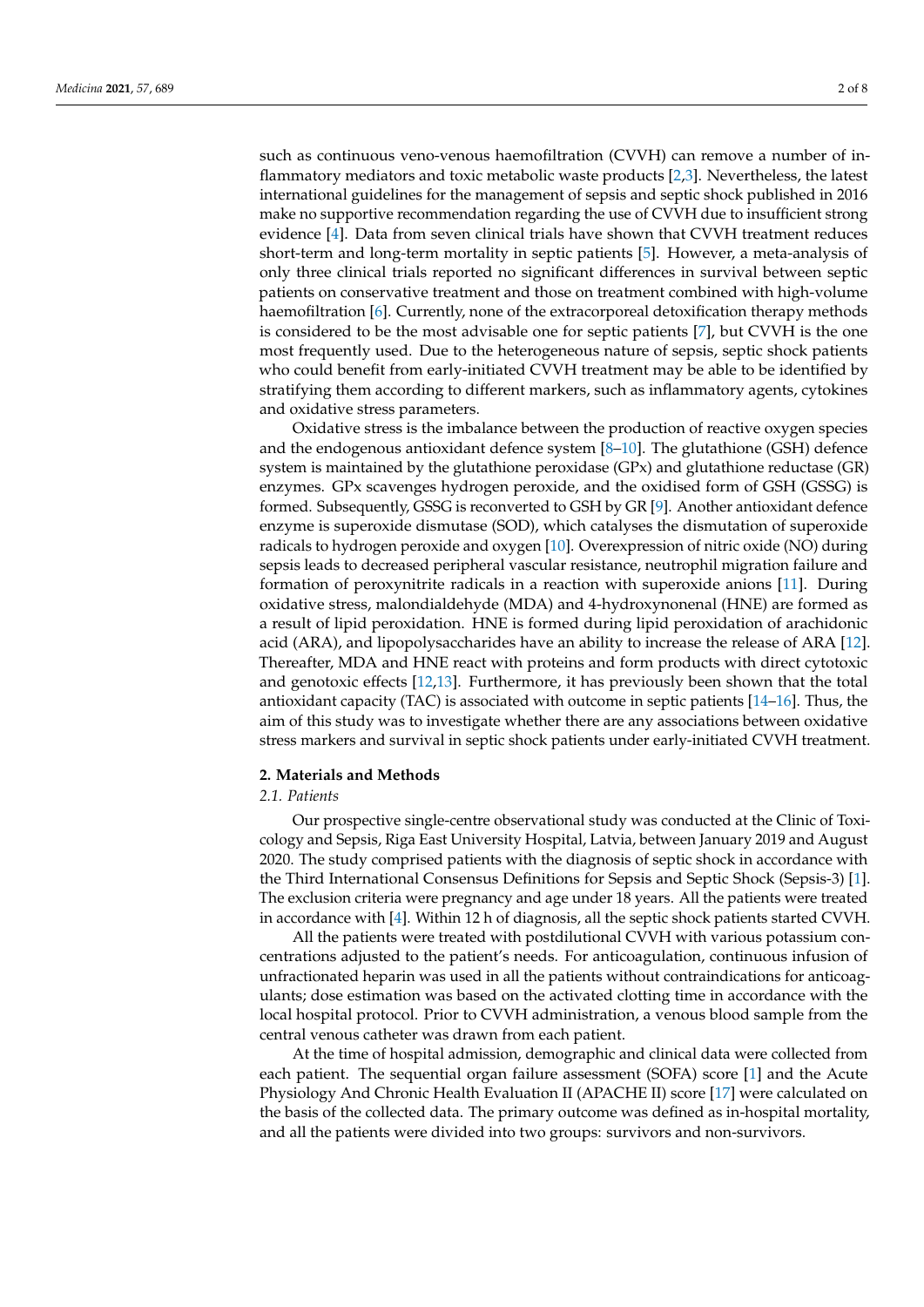# *2.2. Laboratory Methods*

Following collection, the sample of whole blood was immediately stored at −20 ◦C for the measurement of GPx. For SOD measurement, red blood cells (RBC) were washed out of the sample of whole blood and stored at −20 ◦C. The remainder of the whole blood sample was centrifuged at 3000 rpm for 10 min at 4 °C and the resultant plasma was stored at −80 ◦C.

Whole blood GPx activity, RBC lysate SOD activity, plasma GR activity and plasma TAC concentration were measured using commercial assay kits (Randox Laboratories Ltd., Crumlin, UK) on an automated analyser (RX Daytona™; Randox Laboratories Ltd., Crumlin, UK). Plasma concentrations of MDA and HNE adducts were measured using an OxiSelect™ TBARS Assay Kit and an HNE Adduct Competitive ELISA Kit (Cell Biolabs Inc., San Diego, CA, USA), respectively, following the manufacturers' instructions. A SPARK<sup>™</sup> multimode microplate reader (Tecan, Grödig, Austria) was used to read the plates. Plasma NO concentration was measured using a QuantiChrom™ Nitric Oxide Assay Kit (BioAssay Systems, Hayward, CA, USA) according to the manufacturer's instructions, and the plates were read on a Sunrise™ absorbance microplate reader (Tecan).

# *2.3. Statistical Analysis*

All the continuous variables are shown as the medians and interquartile ranges (IQR). Associations of all the categorical and continuous independent variables with the outcome were assessed by binary logistic regression analysis and odds ratio (OR) together with the 95% confidence intervals (95% CI) were calculated. To investigate which variables were independently associated with the fatal outcome during hospital stay, multivariable analysis using a stepwise logistic regression model (with an entry level of 0.05 and a stay level of 0.05) was applied to the variables which exhibited statistical differences between the survivors and non-survivors. Furthermore, to investigate the discriminative ability of the markers to predict the clinical outcome, receiver operating characteristic analysis was conducted and the area under the curve (AUC) was calculated. All the statistical analyses were performed using SPSS version 23.0 for Mac (SPSS, North Castle, NY, USA).

## *2.4. Ethical Considerations*

All the patients or their legal representatives gave signed informed consent and the study protocol was approved by the Central Medical Ethics Committee of Latvia (No. 2/18-06-07 (07.06.2018)).

# **3. Results**

#### *3.1. Patient Characteristics*

During the study period, 65 patients were enrolled. Of these patients, 36 (55.4%) were survivors and 29 (44.6%) were non-survivors. The median length of time on CVVH treatment among the survivors was 51 h (IQR, 37–67), whereas among the non-survivors it was only 35 h (IQR, 13–51) ( $p = 0.035$ ) due to patient mortality. There was no difference in the dose of CVVH treatment between the two groups of patients; the median substitutional fluid flow rate in the survivors was 22.4  $mL/kg/h$  (IQR, 20.6–25.6) and 23.3  $mL/kg/h$ (IQR, 20.7–26.0) in the non-survivors ( $p = 0.379$ ).

The median length of hospital stay of the survivors was 20 days (IQR, 13–33), whereas it was 4 days (IQR, 2–13) for the non-survivors ( $p = 0.004$ ). Furthermore, the median length of stay in the ICU was 8 days (IQR, 6–18) for the survivors and 3 days (IQR, 2–10) for the non-survivors ( $p = 0.292$ ). The SOFA and APACHE II scores were significantly different between the two patient groups (*p* = 0.001 for both scores), with higher scores in the non-survivor group (Table [1\)](#page-3-0).

#### *3.2. Blood Chemistry Parameters*

The concentration of serum lactate was significantly higher in the non-survivor group than in the survivor group; median values of 4.7 mmol/L (IQR, 3.5–9.4) and 2.8 mmol/L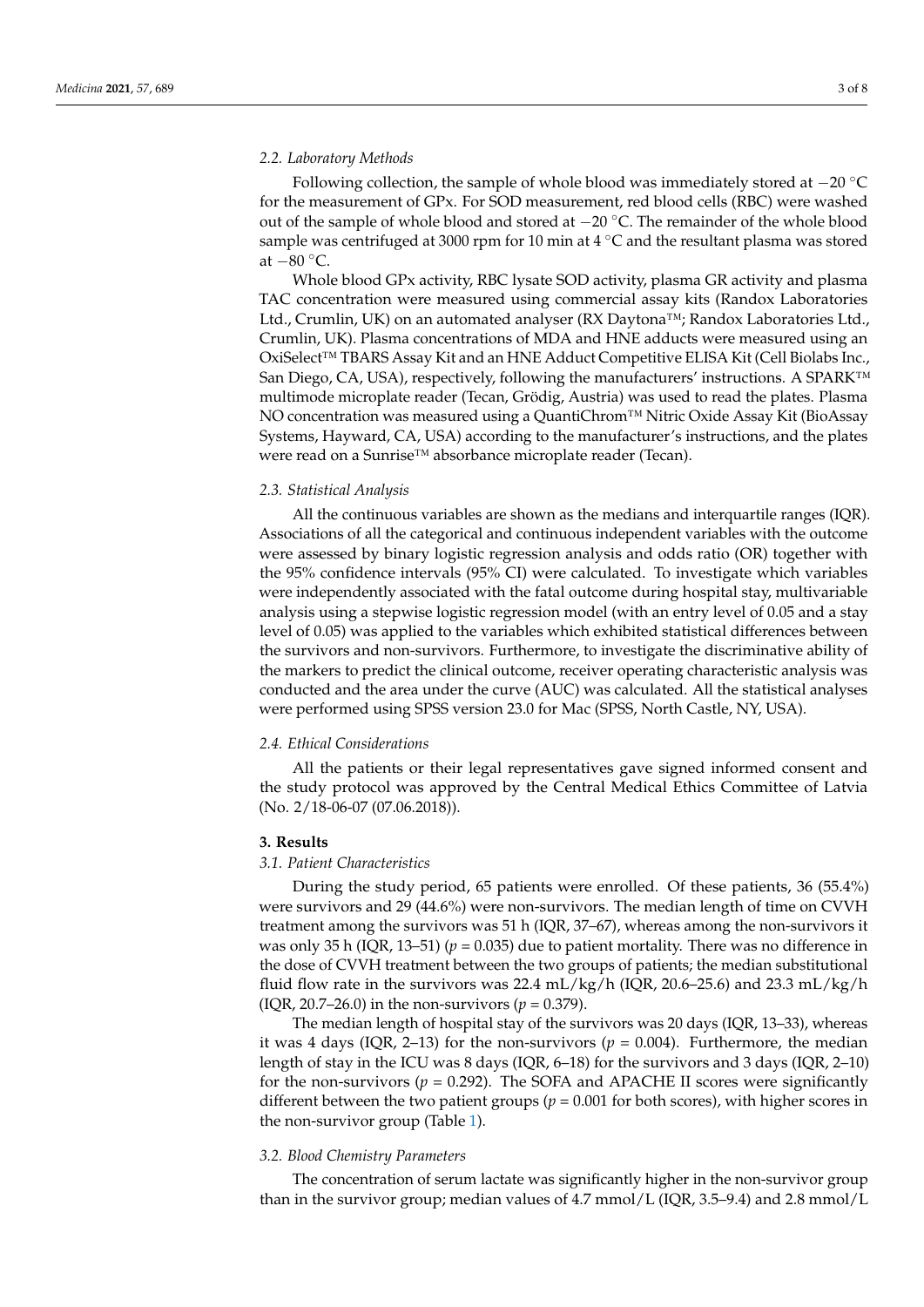(IQR, 2.1–3.9), respectively ( $p = 0.036$ ). However, there were no significant differences between the two patient groups regarding the concentrations of inflammatory markers C-reactive protein and procalcitonin, as well as the estimated glomerular filtration rate (MDRD equation).

**Table 1.** Univariable comparison of general characteristics between the two patient groups.

<span id="page-3-0"></span>

| <b>Characteristics</b>         | Survivors $(n = 36)$ | Non-Survivors ( $n = 29$ ) | <b>OR</b> | 95% CI           | <i>p</i> -Value          |
|--------------------------------|----------------------|----------------------------|-----------|------------------|--------------------------|
| Age, years                     | $63(50-77)$          | $67(58-76)$                | 1.012     | 0.978-1.047      | 0.497                    |
| Male gender, $n$ (%)           | $24(66.7\%)$         | $15(51.7\%)$               | 0.536     | $0.196 - 1.464$  | 0.224                    |
| Comorbidities, $n$ (%)         |                      |                            |           |                  |                          |
| Cardiovascular disease         | $20(55.6\%)$         | $18(62.1\%)$               | 1.309     | $0.483 - 3.549$  | 0.597                    |
| Diabetes mellitus              | $13(36.1\%)$         | $9(31.0\%)$                | 0.796     | $0.281 - 2.252$  | 0.667                    |
| Neoplasia                      | $3(8.3\%)$           | $6(20.7\%)$                | 2.870     | $0.650 - 12.664$ | 0.164                    |
| Site of infection, $n$ (%)     |                      |                            |           |                  |                          |
| Respiratory                    | $7(19.4\%)$          | 14 (48.3%)                 | 2.000     | 0.108-36.954     | 0.641                    |
| Urogenital                     | $9(25.0\%)$          | $7(24.1\%)$                | 0.778     | $0.041 - 14.750$ | 0.867                    |
| Biliary                        | $3(8.3\%)$           | $0(0.0\%)$                 |           |                  | $\overline{\phantom{a}}$ |
| Soft tissue                    | $5(13.9\%)$          | $2(6.9\%)$                 | 0.400     | $0.016 - 10.017$ | 0.577                    |
| Intraabdominal                 | 11 $(30.6\%)$        | $5(17.2\%)$                | 0.455     | $0.023 - 8.829$  | 0.602                    |
| Other                          | $1(2.8\%)$           | $1(3.4\%)$                 | 1.000     |                  | $\overline{\phantom{a}}$ |
| SOFA score                     | $10(9-12)$           | $12(12-16)$                | 1.584     | 1.216-2.062      | 0.001                    |
| <b>APACHE II score</b>         | $19.5(16-25)$        | $27.0(25-31)$              | 1.184     | 1.075-1.305      | 0.001                    |
| Management, $n$ $(\%)$         |                      |                            |           |                  |                          |
| Surgical intervention          | $18(50.0\%)$         | $6(20.7\%)$                | 0.261     | $0.086 - 0.792$  | 0.018                    |
| Mechanical lung<br>ventilation | $22(61.1\%)$         | 24 (82.8%)                 | 3.055     | 0.945-9.877      | 0.062                    |
| Corticosteroids                | $24(66.7\%)$         | $26(89.7\%)$               | 4.333     | 1.089-17.250     | 0.037                    |

The non-survivors had a significantly higher plasma GR activity in comparison to the survivors (*p* = 0.002); 100.3 U/L (IQR, 71.8–149.8) versus 60.5 U/L (IQR, 45.0–93.4), respectively, OR =  $1.027$  (95% CI, 1.010–1.044). All the other oxidative stress/antioxidant markers were not significantly different between the two groups (Table [2\)](#page-4-0). Receiver operating characteristic analysis was subsequently conducted to determine whether GR activity could be used to predict the clinical outcome in septic shock patients treated with CVVH; the AUC to predict the fatal outcome was 0.780 (95% CI, 0.667–0.893) (Figure [1\)](#page-3-1).

<span id="page-3-1"></span>

**Figure 1.** Receiver operating characteristic analysis using plasma GR activity as a predictor of the **Figure 1.** Receiver operating characteristic analysis using plasma GR activity as a predictor of the clinical outcome in septic shock patients. clinical outcome in septic shock patients.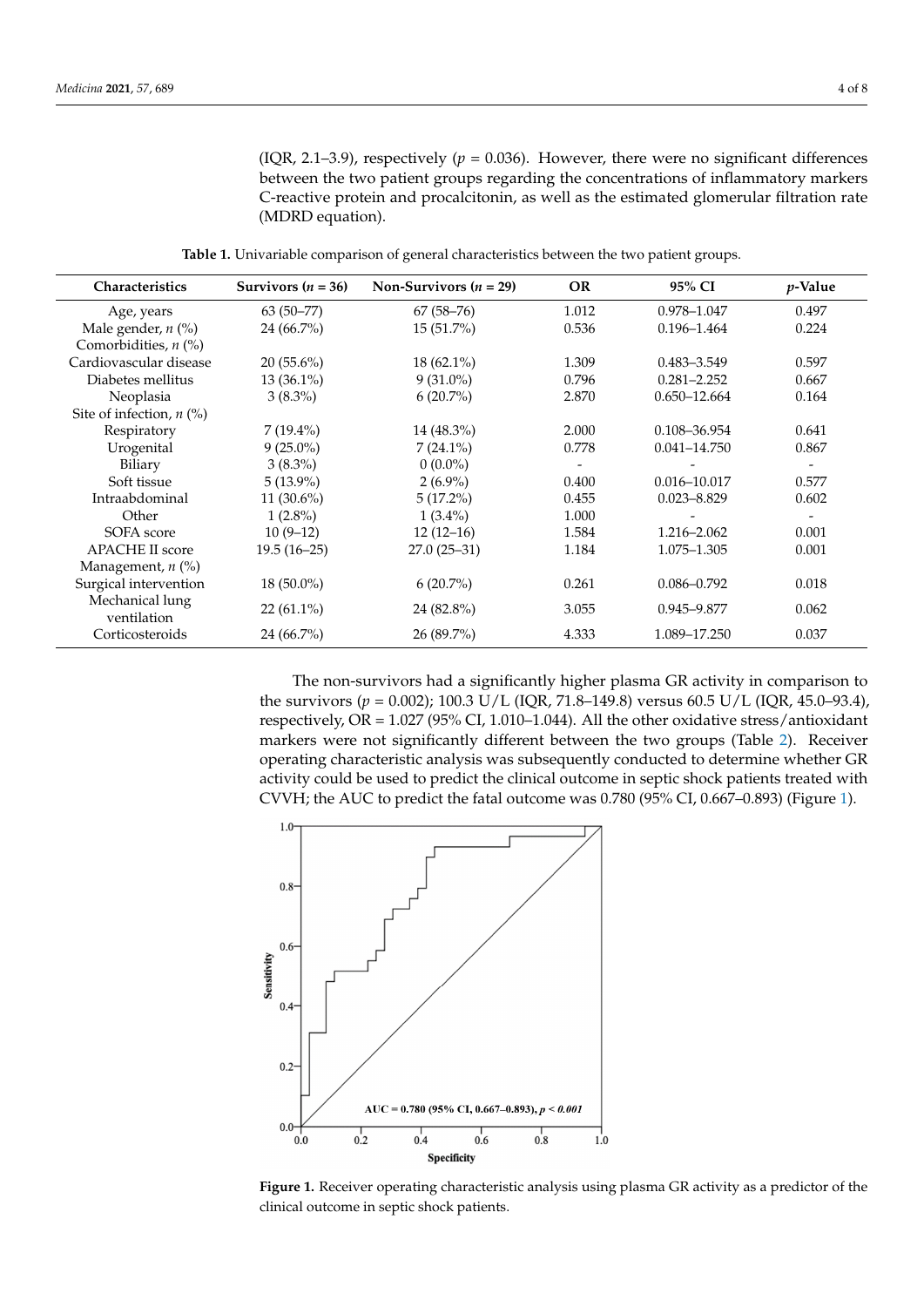<span id="page-4-0"></span>

| <b>Parameters</b>                  | Survivors $(n = 36)$ | Non-Survivors $(n = 29)$ | OR    | 95% CI          | <i>p</i> -Value |
|------------------------------------|----------------------|--------------------------|-------|-----------------|-----------------|
| Lactate, mmol/L                    | $2.8(2.1-3.9)$       | $4.7(3.5-9.4)$           | 1.184 | 1.011-1.385     | 0.036           |
| Creatinine, mcmol/L                | 203 (148-348)        | 271 (169-480)            | 1.003 | 1.000-1.005     | 0.047           |
| eGFR (MDRD)                        | $25.6(15.9 - 44.4)$  | $16.6(9.45 - 32.3)$      | 0.985 | $0.964 - 1.007$ | 0.172           |
| C-reactive protein, $mg/L$         | 269 (138–356)        | 268 (195–429)            | 1.001 | 0.998-1.004     | 0.486           |
| Procalcitonin, ng/mL               | $25.8(7.2 - 121.1)$  | $51.8(18.3 - 132.8)$     | 0.999 | $0.995 - 1.003$ | 0.702           |
| Total antioxidant capacity, mmol/L | $1.84(1.67-2.20)$    | $1.92(1.67-2.61)$        | 2.124 | 0.914-4.936     | 0.080           |
| Glutathione peroxidase, U/L        | 8733 (7247-13,091)   | 10709 (7770-12,561)      | 1.000 | 1.000-1.000     | 0.445           |
| Superoxide dismutase, U/gHb        | 1764 (1700-1946)     | 1810 (1640–2156)         | 1.001 | $0.999 - 1.002$ | 0.448           |
| Nitric oxide, mcM                  | $31.0(18.2 - 50.0)$  | $36.6(21.1 - 77.2)$      | 1.014 | $0.996 - 1.033$ | 0.119           |
| Malondialdehyde, mcM               | $6.16(4.66 - 8.47)$  | $7.40(4.17-13.40)$       | 1.016 | $0.964 - 1.072$ | 0.567           |
| 4-Hydroxynonenal adducts, mcM      | $1.16(0.00-4.94)$    | $0.01(0.00-1.84)$        | 0.862 | 0.730-1.018     | 0.079           |
| Glutathione reductase, U/L         | $60.5(45.0-93.4)$    | $100.3(71.8-149.8)$      | 1.027 | 1.010-1.044     | 0.002           |

**Table 2.** Univariable comparison of blood chemistry parameters between the two patient groups.

#### *3.3. Multivariable Analysis*

The multivariable analysis using a stepwise logistic regression model included all the parameters presenting a significant difference in the univariable analysis. The increase in the SOFA score (OR =  $1.371$ ;  $95\%$  CI,  $1.032-1.820$ ) and the increase in plasma GR activity  $(OR = 1.020; 95\% CI, 1.002–1.038)$  were significantly associated with the fatal outcome during hospital stay. Surgical intervention and corticosteroid administration included in the model after adjustment exhibited no significant association (Table [3\)](#page-4-1).

**Table 3.** Multivariable analysis of the factors significantly associated with in-hospital survival of septic shock patients.

<span id="page-4-1"></span>

|                            | Univariable Analysis |                 |                 | Multivariable Analysis   |                          |                 |
|----------------------------|----------------------|-----------------|-----------------|--------------------------|--------------------------|-----------------|
| <b>Parameters</b>          | OR                   | 95% CI          | <i>p</i> -Value | OR                       | 95% CI                   | <i>p</i> -Value |
| Management                 |                      |                 |                 |                          |                          |                 |
| Surgical intervention      | 0.261                | $0.086 - 0.792$ | 0.018           | 0.485                    | $0.126 - 1.871$          | 0.293           |
| Corticosteroids            | 4.333                | 1.089-17.250    | 0.037           | 2.855                    | 0.588-13.866             | 0.193           |
| SOFA score                 | 1.584                | 1.216-2.062     | 0.001           | 1.371                    | 1.032–1.820              | 0.029           |
| <b>APACHE II score</b>     | 1.184                | 1.075–1.305     | 0.001           |                          | $\overline{\phantom{0}}$ |                 |
| Lactate, $mmol/L$          | 1.184                | 1.011–1.385     | 0.036           | $\overline{\phantom{0}}$ | -                        |                 |
| Glutathione reductase, U/L | 1.027                | 1.010-1.044     | 0.002           | 1.020                    | 1.002-1.038              | 0.028           |

#### **4. Discussion**

This is the first study to investigate the role of oxidative markers in the prognosis of survival of septic shock patients treated with early-initiated CVVH. Until now, the majority of the studies analysing sepsis and oxidative stress have examined only a small number of patients treated with CVVH.

We found that the GR activity in plasma was significantly higher among the nonsurvivors in comparison to the survivors of septic shock. Our data are in contrast to those of a similar study published in the literature which reported an association between the lower GR activity in plasma/erythrocytes and the fatal outcome in 50 septic shock patients [\[18\]](#page-7-0). It has been proposed that GR activity should be considered as a GSH/GSSG activity estimator [\[19\]](#page-7-1), consistently with the findings of Kim et al. [\[18\]](#page-7-0). On the other hand, the data published by Karapetsa's group showed no significant difference in GSH/GSSG between sepsis survivors and non-survivors when measured on the first day after diagnosis [\[20\]](#page-7-2). However, the data from an animal study showed a higher GR activity in the liver of rats infected with Gram-negative bacteria as well as a remarkable increase of glutathione synthesis in organs [\[21\]](#page-7-3). Another animal sepsis model demonstrated a decreased GR activity in the liver and lung tissue every three hours after sepsis onset [\[22\]](#page-7-4). Based on the information available, we proffer that high GR activity among septic patients on the first day of sepsis onset represents a hyperinflammatory response which predicts the future outcome.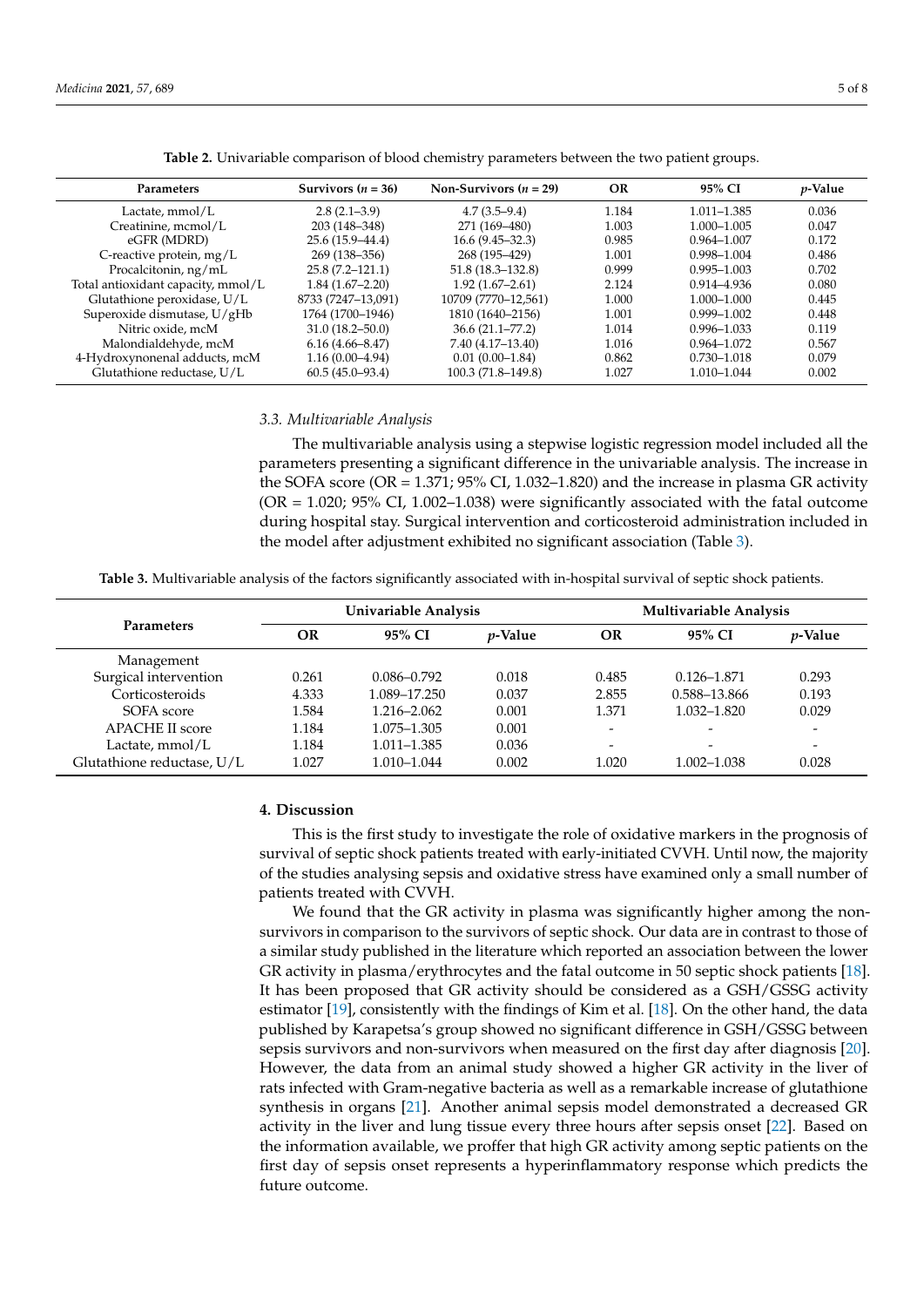Our data demonstrated no significant difference in GPx activity between the survivors and the non-survivors. This is in line with two previous studies examining 100 and 110 patients [\[23,](#page-7-5)[24\]](#page-7-6). However, other studies showed a higher GPx activity among septic shock survivors [\[18](#page-7-0)[,25\]](#page-7-7). The data from experimental animal studies showed a higher GPx activity in septic animals [\[21,](#page-7-3)[22\]](#page-7-4). Nevertheless, despite all these disparities, the GSH system is one of the most important antioxidant systems involved in the early response to oxidative damage [\[9](#page-6-9)[,26\]](#page-7-8).

We found that TAC presented a high OR in the non-survivor group without a significant difference. This finding was also reported in two previous studies [\[20](#page-7-2)[,27\]](#page-7-9). However, other studies reported that a high TAC concentration is a strong predictor of septic patient mortality [\[14–](#page-6-13)[16\]](#page-6-14). These studies measured the TAC concentration in serum, whereas we measured the TAC concentration in plasma. Even so, the role of the TAC in the pathogenesis of sepsis is unclear, although it may be that a high TAC concentration could be due to the increase of antioxidative activity to compensate proinflammatory mechanisms in the ebb phase of septic shock.

Our data demonstrated a higher MDA concentration in the non-survivors; however, the difference between the survivors and the non-survivors did not reach statistical significance. Several previous studies showed significantly higher MDA concentrations in non-survivors of sepsis and septic shock [\[14](#page-6-13)[,15](#page-6-16)[,18](#page-7-0)[,25,](#page-7-7)[27\]](#page-7-9). This discrepancy may be due to different patient numbers and/or different blood collection times. Conversely to MDA, our data demonstrated a lower HNE adduct concentration in the non-survivors without showing a significant difference. This lower concentration may be due to the very reactive nature of HNE which, under experimental conditions after exposure to GSH, is fully consumed within one hour, in contrast to MDA [\[12,](#page-6-11)[13\]](#page-6-12). At present, there are no studies on the concentration of HNE adducts in sepsis patients in the literature. However, studies using animal models of sepsis showed an increased HNE concentration in blood or overexpression in organ tissues after sepsis initiation [\[26,](#page-7-8)[28,](#page-7-10)[29\]](#page-7-11).

We found no difference in SOD activity between the two patient groups. However, a study by Costa et al. demonstrated a higher SOD activity in septic shock survivors only after adjustment for age and protein carbonyls [\[30\]](#page-7-12). This adjustment for protein carbonyls may explain the discrepancy with our data. In contrast, a study by Warner et al. reported a higher SOD concentration in non-survivors of sepsis [\[31\]](#page-7-13). That study examined only 32 patients and measured the SOD concentration instead of the activity. Thus, SOD could be a helpful marker in the evaluation of septic shock patients, but only if analysed in combination with other markers, such as protein carbonyls.

Our data demonstrated a higher NO concentration in the non-survivors without showing a significant difference. This finding is in accordance with the work of Yu et al. [\[32\]](#page-7-14). A study by Winkler et al. demonstrated changes in the NO metabolism during sepsis, and it was suggested that decreased NO synthesis may mimic impairment of the immune response mechanism [\[33\]](#page-7-15).

The main limitations of the present study are its relatively small number of patients, absence of repetitive measurements during the clinical course and patient recruitment from only one study centre. Another significant limitation in common with most studies of this type is the heterogeneity of the underlying pathologies that lead to sepsis development.

# **5. Conclusions**

This study demonstrates that plasma GR activity is associated with in-hospital fatal outcome of septic shock patients under early-initiated CVVH treatment. Septic shock patients who have a lower GR activity at hospital admission may have a favourable outcome of the early initiation of CVVH. Future studies should focus on investigating further the role of the GSH system markers in septic shock patients, including the concurrent measurement of multiple markers and repetitive measurements during the course of the disease.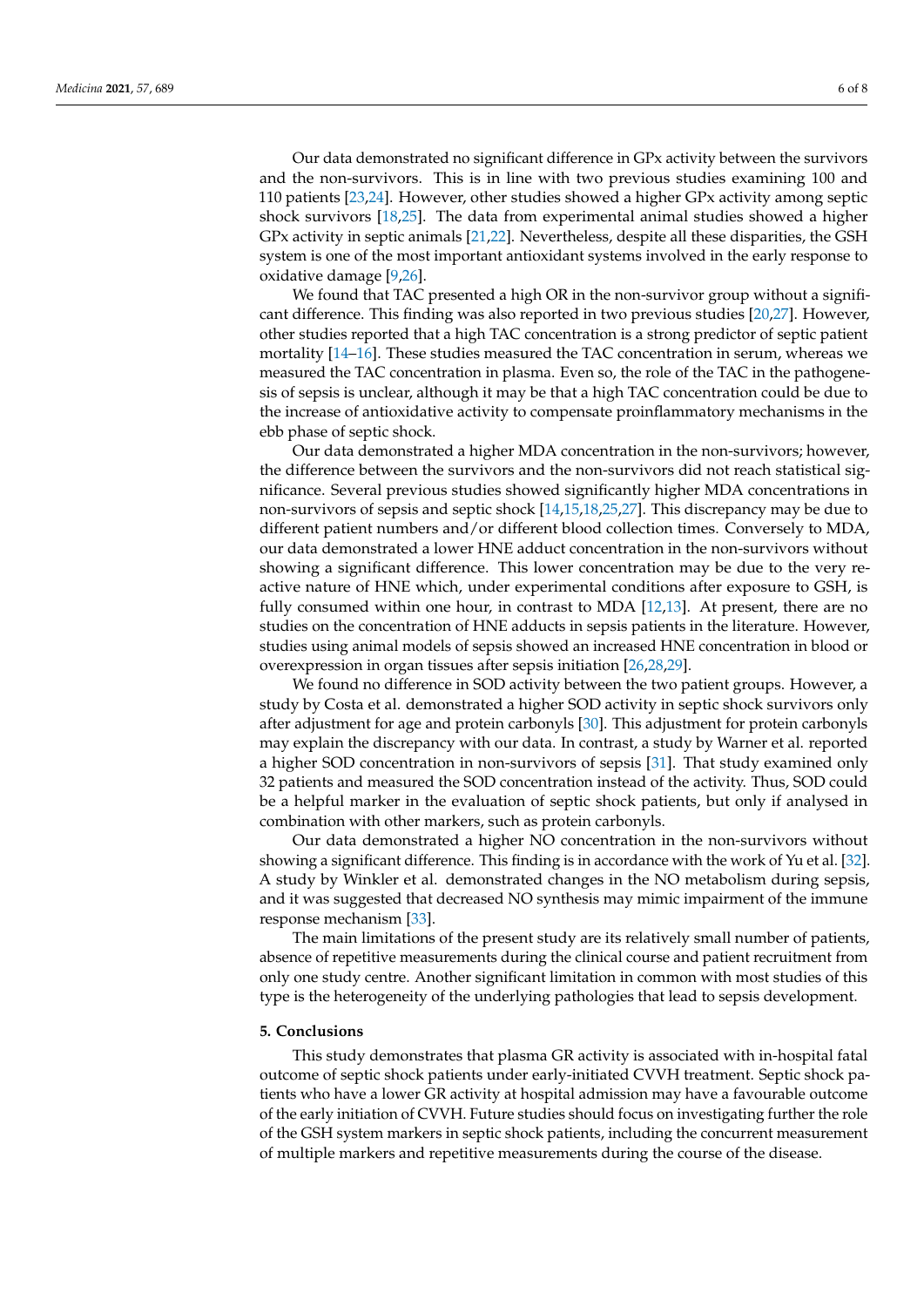**Author Contributions:** Conceptualisation, G.M., L.G. and G.B.; methodology, G.M. and G.B.; software, G.M.; validation, A.S. (Alise Silova), A.S. (Andrejs Skesters) and G.M.; formal analysis, A.S. (Alise Silova) and A.S. (Andrejs Skesters); investigation, I.B., E.B., D.T., R.B., A.G., J.V. and O.S.; resources, G.M.; data curation, G.M.; writing—original draft preparation, G.M.; writing—review and editing, G.M., L.G., A.L. and G.B.; visualisation, G.M.; supervision, L.G., G.B. and A.L.; project administration, G.M.; funding acquisition, G.M. All authors have read and agreed to the published version of the manuscript.

**Funding:** This research received no external funding.

**Institutional Review Board Statement:** Prior to patient recruitment, the Central Medical Ethics Committee of Latvia approved the study protocol according to the World Medical Association Declaration of Helsinki (No. 2/18-06-07 (07.06.2018)).

**Informed Consent Statement:** Informed consent was obtained from all the subjects or their legal representatives involved in the study.

**Conflicts of Interest:** The authors declare no conflict of interest. The funders had no role in the design of the study; in the collection, analyses, or interpretation of data; in the writing of the manuscript, or in the decision to publish the results.

## **References**

- <span id="page-6-0"></span>1. Singer, M.; Deutschman, C.S.; Seymour, C.W.; Shankar-Hari, M.; Annane, D.; Bauer, M.; Bellomo, R.; Bernard, G.R.; Chiche, J.D.; Coopersmith, C.M.; et al. The Third International Consensus Definitions for Sepsis and Septic Shock (Sepsis-3). *JAMA* **2016**, *315*, 801–810. [\[CrossRef\]](http://doi.org/10.1001/jama.2016.0287) [\[PubMed\]](http://www.ncbi.nlm.nih.gov/pubmed/26903338)
- <span id="page-6-1"></span>2. Rimmelé, T.; Kellum, J.A. Clinical review: Blood purification for sepsis. *Crit. Care* **2011**, *15*, 205. [\[CrossRef\]](http://doi.org/10.1186/cc9411)
- <span id="page-6-2"></span>3. Schefold, J.C.; Hasper, D.; Jörres, A. Organ crosstalk in critically ill patients: Hemofiltration and immunomodulation in sepsis. *Blood Purif.* **2009**, *28*, 116–123. [\[CrossRef\]](http://doi.org/10.1159/000223361) [\[PubMed\]](http://www.ncbi.nlm.nih.gov/pubmed/19506367)
- <span id="page-6-3"></span>4. Rhodes, A.; Evans, L.E.; Alhazzani, W.; Levy, M.M.; Antonelli, M.; Ferrer, R.; Kumar, A.; Servansky, J.E.; Sprung, C.L.; Nunnally, M.E.; et al. Surviving Sepsis Campaign: International Guidelines for Management of Sepsis and Septic Shock: 2016. *Intensive Care Med.* **2017**, *43*, 304–377. [\[CrossRef\]](http://doi.org/10.1007/s00134-017-4683-6)
- <span id="page-6-4"></span>5. Putzu, A.; Fang, M.X.; Boscolo Berto, M.; Belletti, A.; Cabrini, L.; Cassina, T.; Landoni, G. Blood purification with continuous veno-venous hemofiltration in patients with sepsis or ARDS: A systematic review and meta-analysis. *Minerva Anestesiol.* **2017**, *83*, 867–877. [\[CrossRef\]](http://doi.org/10.23736/S0375-9393.17.11946-2)
- <span id="page-6-5"></span>6. Yin, F.; Zhang, F.; Liu, S.; Ning, B. The therapeutic effect of high-volume hemofiltration on sepsis: A systematic review and meta-analysis. *Ann. Transl. Med.* **2020**, *8*, 488. [\[CrossRef\]](http://doi.org/10.21037/atm.2020.03.48)
- <span id="page-6-6"></span>7. Zha, J.; Li, C.; Cheng, G.; Huang, L.; Bai, Z.; Fang, C. The efficacy of renal replacement therapy strategies for septic-acute kidney injury: A PRISMA-compliant network meta-analysis. *Medicine* **2019**, *98*, e15257. [\[CrossRef\]](http://doi.org/10.1097/MD.0000000000015257) [\[PubMed\]](http://www.ncbi.nlm.nih.gov/pubmed/31008965)
- <span id="page-6-7"></span>8. Bar-Or, D.; Carrick, M.M.; Mains, C.W.; Rael, L.T.; Slone, D.; Brody, E.N. Sepsis, oxidative stress, and hypoxia: Are there clues to better treatment? *Redox Rep.* **2015**, *20*, 193–197. [\[CrossRef\]](http://doi.org/10.1179/1351000215Y.0000000005)
- <span id="page-6-9"></span>9. Biolo, G.; Antonione, R.; De Cicco, M. Glutathione metabolism in sepsis. *Crit. Care Med.* **2007**, *35* (Suppl. 9), S591–S595. [\[CrossRef\]](http://doi.org/10.1097/01.CCM.0000278913.19123.13)
- <span id="page-6-8"></span>10. Ritter, C.; Andrades, M.; Frota Júnior, M.L.; Bonatto, F.; Pinho, R.A.; Polydoro, M.; Klamt, F.; Pinheiro, C.T.S.; Menna-Barreto, S.S.; Moreira, J.C.; et al. Oxidative parameters and mortality in sepsis induced by cecal ligation and perforation. *Intensive Care Med.* **2003**, *29*, 1782–1789. [\[CrossRef\]](http://doi.org/10.1007/s00134-003-1789-9) [\[PubMed\]](http://www.ncbi.nlm.nih.gov/pubmed/12783160)
- <span id="page-6-10"></span>11. Spiller, F.; Oliveira Formiga, R.; Fernandes da Silva Coimbra, J.; Alves-Filho, J.C.; Cunha, T.M.; Cunha, F.Q. Targeting nitric oxide as a key modulator of sepsis, arthritis and pain. *Nitric Oxide* **2019**, *89*, 32–40. [\[CrossRef\]](http://doi.org/10.1016/j.niox.2019.04.011)
- <span id="page-6-11"></span>12. Yang, B.; Fritsche, K.L.; Beversdorf, D.Q.; Zezong, G.; Lee, J.C.; Folk, W.R.; Greenlief, C.M.; Sun, G.Y. Yin-yang mechanisms regulating lipid peroxidation of docosahexaenoic acid and arachidonic acid in the central nervous system. *Front. Neurol.* **2019**, *10*, 642. [\[CrossRef\]](http://doi.org/10.3389/fneur.2019.00642)
- <span id="page-6-12"></span>13. Esterbauer, H.; Schaur, R.J.; Zollner, H. Chemistry and biochemistry of 4-hydroxynonenal, malonaldehyde and related aldehydes. *Free Radic Biol. Med.* **1991**, *11*, 81–128. [\[CrossRef\]](http://doi.org/10.1016/0891-5849(91)90192-6)
- <span id="page-6-13"></span>14. Lorente, L.; Martín, M.M.; Pérez-Cejas, A.; Abreu-González, P.; López, R.O.; Ferreres, J.; Solé-Violán, J.; Labarta, L.; Díaz, C.; Palmero, S.; et al. Serum total antioxidant capacity during the first week of sepsis and mortality. *J. Crit. Care* **2018**, *47*, 139–144. [\[CrossRef\]](http://doi.org/10.1016/j.jcrc.2018.06.025)
- <span id="page-6-16"></span>15. Lorente, L.; Martín, M.M.; Almeida, T.; Abreu-González, P.; Ferreres, J.; Solé-Violán, J.; Labarta, L.; Jiménez, A. Association between serum total antioxidant capacity and mortality in severe septic patients. *J. Crit. Care* **2015**, *30*, 217.e7–217.e12. [\[CrossRef\]](http://doi.org/10.1016/j.jcrc.2015.05.012)
- <span id="page-6-14"></span>16. Chuang, C.C.; Shiesh, S.C.; Chi, C.H.; Tu, Y.F.; Hor, L.I.; Shieh, C.C.; Chen, M.F. Serum total antioxidant capacity reflects severity of illness in patients with severe sepsis. *Crit. Care* **2006**, *10*, R36. [\[CrossRef\]](http://doi.org/10.1186/cc4826)
- <span id="page-6-15"></span>17. Knaus, W.A.; Draper, E.A.; Wagner, D.P.; Zimmerman, J.E. APACHE II: A severity of disease classification system. *Crit. Care Med.* **1985**, *13*, 818–829. [\[CrossRef\]](http://doi.org/10.1097/00003246-198510000-00009) [\[PubMed\]](http://www.ncbi.nlm.nih.gov/pubmed/3928249)